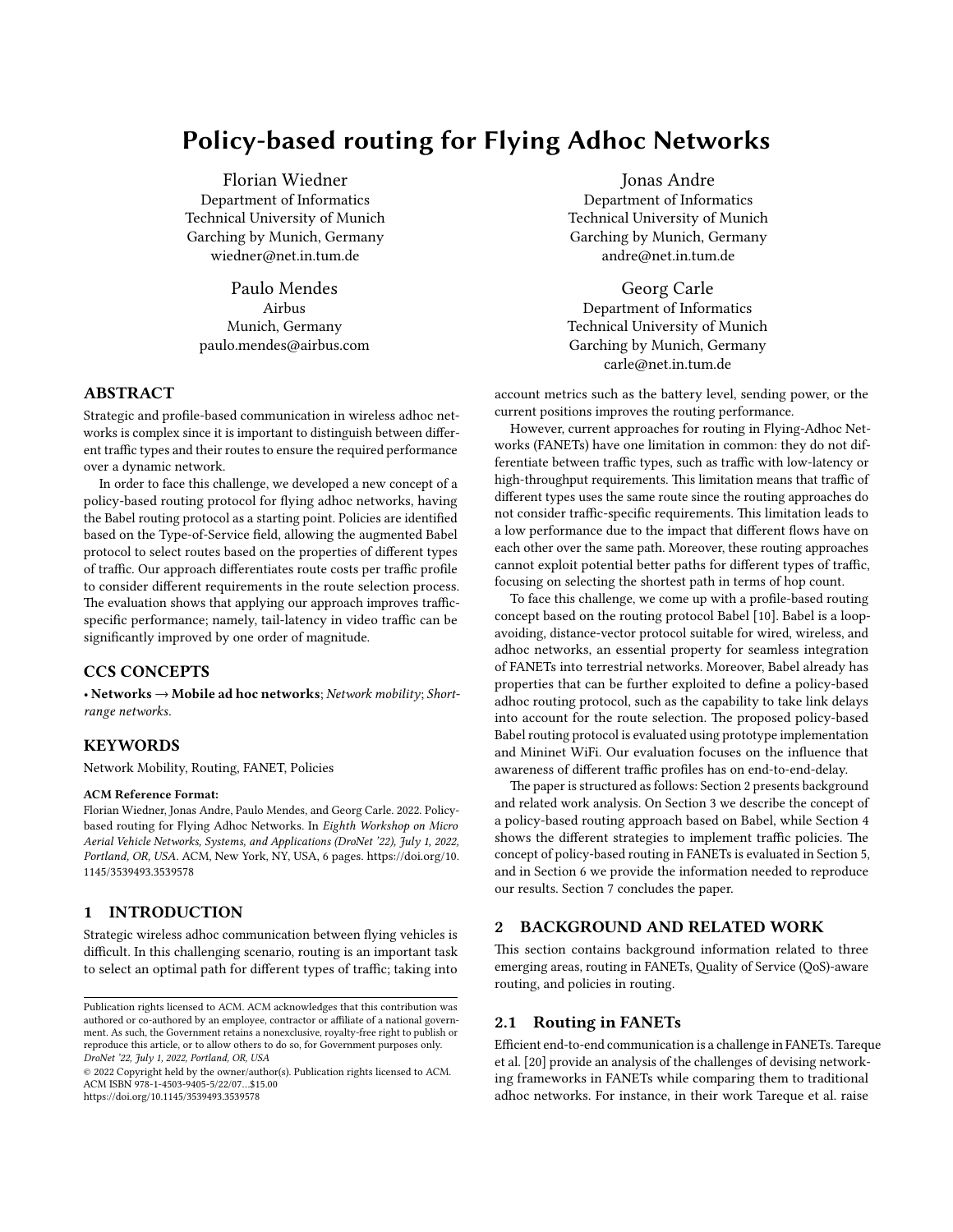that high mobility and different node types in terms of energy and lifetime expectations make routing in FANETs a challenge. In this scenario, routing protocols should be capable of updating routing tables very fast while reducing the impact on other aspects of the FANET system, such as energy consumption. Moreover, due to the constrained nature of FANETs in terms of resources, routing protocols must be able to select distinct paths to distribute traffic with different quality requirements.

Furthermore, many routing protocols are optimized for wireless adhoc networks that may be used in FANETs. These routing protocols include topology-based, position-based, and swarm-based routing approaches [\[18\]](#page-5-5). These protocols are highly specialized and require additional information such as the overall topology, the position of nodes, or the distance between them [\[18\]](#page-5-5). These approaches are either proactive or reactive, aiming to predict or react to fast-changing conditions in the network [\[17\]](#page-5-6). To reduce resource consumption, we selected to focus on distance-vector protocols, which hold only a local view of the network and reduce the amount of data sent to every node as well as with the changing nature of FANETs, a partly-proactive routing approach is required to react on changes as early as possible. Moreover, topology-based routing protocols use the information already contained in each routing process, source, and destination and do not require additional sensorbased information such as positional routing protocols, reducing the resource requirements for routing.

One example for a topology-based distance vector routing protocol is Babel [\[10\]](#page-5-1), which is available as an open-source solution [\[9\]](#page-5-7). Babel can support end-to-end communications in wireless and wired, ad-hoc, and fixed networks, ensuring a seamless integration of FANETs into terrestrial networks. The Babel concept is based on the Destination-Sequenced Distance Vector routing (DSDV) and the Ad hoc On-Demand Distance Vector routing (AODV), which find routes to a destination on demand [\[13\]](#page-5-8). The combination of a proactive approach (DSDV) and a reactive one (AODV) within the same routing protocol brings advantages to Babel, such as the capability of discarding route announcements if their acceptance may lead to routing loops. This loop-avoiding characteristic of Babel, as well as the fact that Babel is a local-view topology-based routing protocol, not requiring nodes to gather information about the overall network, makes Babel suitable for fast-changing networks [\[10\]](#page-5-1). However, Babel cannot select distinct routes taking into account the QoS requirements of traffic.

## 2.2 QoS-aware routing

QoS-aware routing is a reasonably researched area, especially in what concerns Ethernet or broadband networks [\[11\]](#page-5-9), where finding an optimal path that guarantees QoS-specific limits is NP-hard without further redesign of input parameters. Chen et al. [\[7\]](#page-5-10) highlight the focus of current research on QoS in adhoc networks, as the rapidly changing nature of these networks makes it harder to guarantee QoS end-to-end. As early as 2005, Akkaya and Younis [\[1\]](#page-5-11) described the need for additional efforts to guarantee QoS-specific requirements in adhoc networks. However, none of them have addressed the integration of QoS awareness into existing routing algorithms suitable for FANETs. Moreover, QoS-aware routing in

<span id="page-1-1"></span>

| bit 0 1 2 3 4 5 6 7 8 9 10 11 12 13 14 15 16 17 18 19 20 21 22 23 |                         |  |  |  |  |              |  |  |  |        |  |  |  |  |  |  |  |  |  |  |
|-------------------------------------------------------------------|-------------------------|--|--|--|--|--------------|--|--|--|--------|--|--|--|--|--|--|--|--|--|--|
|                                                                   | $type = sub-TLV-Policy$ |  |  |  |  | $leneth = 1$ |  |  |  | Policv |  |  |  |  |  |  |  |  |  |  |
| bit 0 1 2 3 4 5 6 7 8 9 10 11 12 13 14 15 16 17 18 19 20 21 22 23 |                         |  |  |  |  |              |  |  |  |        |  |  |  |  |  |  |  |  |  |  |

Figure 1: Sub-TLV for policy-specific routing in Babel adapted after [\[8\]](#page-5-12).

vehicular adhoc networks is available and provides similar metrics for evaluation, such as end-to-end delay [\[3\]](#page-5-13). These previous works lead to the need to integrate QoS-aware or rule-based routing approaches to enable features such as Internet sharing using unmanned aerial vehicles (UAVs).

### 2.3 Routing policies

Not for every traffic requirement are QoS classes available. Further, in the area of routing, the need for policies is rising to support dividing connections into slices for clients based on their needs [\[5\]](#page-5-14). However, money is not always the fundamental reason for setting policies; different operators may classify traffic differently, not available as QoS-classes, and require specific customizable policies. QoS policies are a special case with well-defined requirements [\[15\]](#page-5-15).

# <span id="page-1-0"></span>3 POLICY-BASED BABEL ROUTING PROTOCOL

As mentioned before, Babel [\[10\]](#page-5-1) has shown that it outperforms other FANET routing protocols in areas such as throughput [\[13\]](#page-5-8), but it misses policy-awareness in terms of managing different types of traffic. As it already outperforms other routing protocols and a reference implementation is available as an open-source variant, we have used Babel as a baseline for developing a policy-based routing protocol. Therefore, we propose to extend the Babel protocol aiming to: i) take into account delay when computing link costs per-class on all links [\[16\]](#page-5-16); and ii) use Type of Service (ToS)-specific routing in Babel [\[8\]](#page-5-12). The latter enables the new Babel routing protocol to distinguish routes based on the ToS-field value in the Internet Protocol (IP) header.

Basic concept. The basic principle for extending Babel passes is creating new so-called sub-type length values (sub-TLVs) for routing messages such as Update messages; Babel uses sub-TLVs to implement optional extensions, which are ignored when unavailable in the current system. Each sub-TLV is assigned a type number during standardization, with a type range for experimental use [\[10\]](#page-5-1).

We use the sub-TLV shown in Figure [1,](#page-1-1) adapted from [\[8\]](#page-5-12), which includes the ToS-number for identifying the corresponding policy next to the length and type value.

In all data structures that store connection-related or path-related information, the policy is a primary key field that identifies routes by destination prefix length, destination prefix, and policy (ToS number) to compute the optimal path for all available triples. Babel uses information stored in these data structures to feed the customized Bellmann-Ford algorithm to calculate an optimal path to forward a specific type of traffic towards each destination.

However, the concept ToS specific routing in Babel [\[8\]](#page-5-12) faces three main problems: the route for all policies to the same destination is always the same with the same link cost; the policy values are never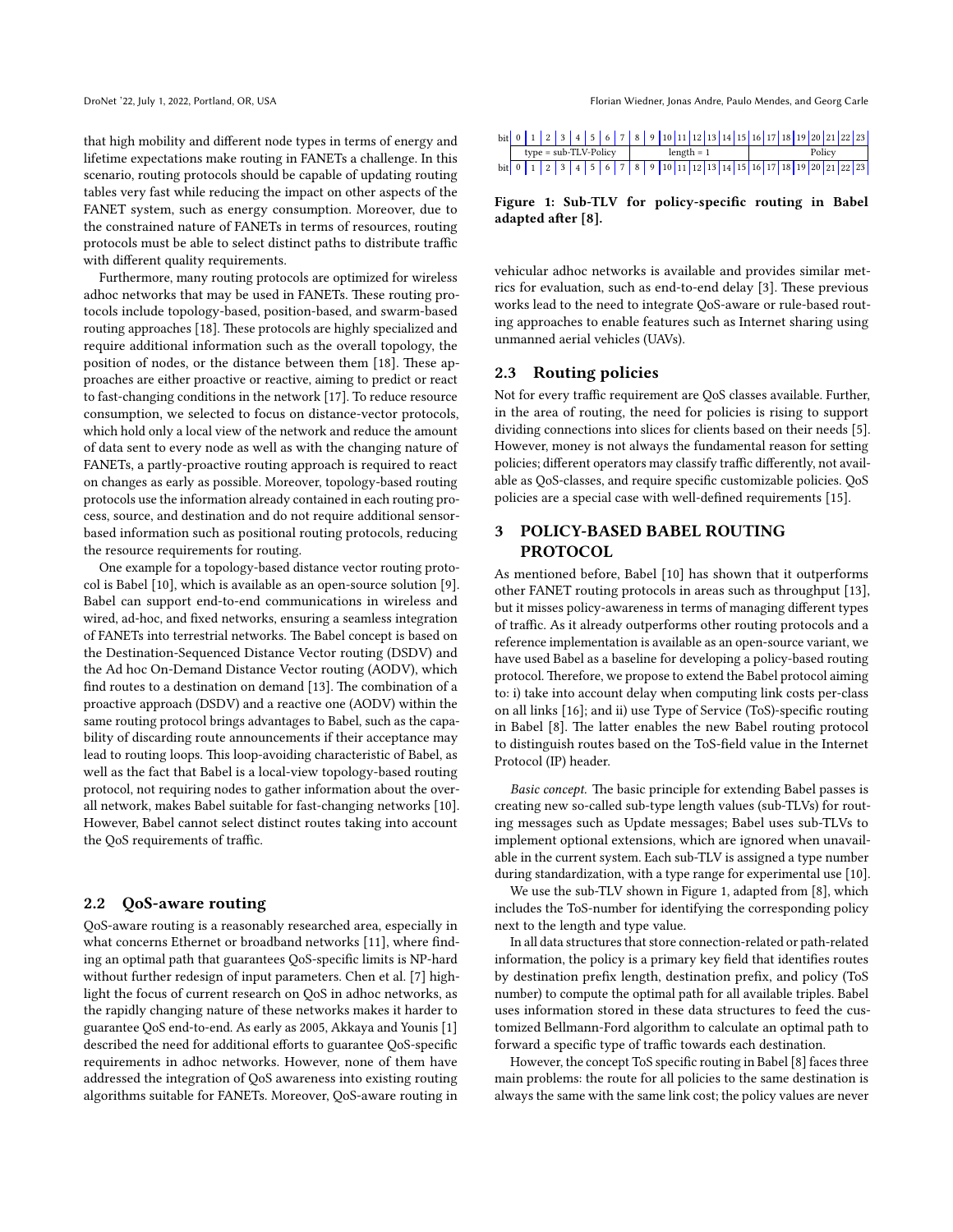defined and thus neither distributed nor used; the delay metric is only used on tunneled interfaces, though it is helpful for wireless interfaces as well. To overcome these limitations, we extended the Babel protocol, making usage of the new sub-TLVs and adapting data structures.

Delay-based metric. Delay is an essential component in defining paths for latency-based policies since traffic such as video or sensor data require low-delay connections to receive data in real-time.

The delay-based metric extension for Babel [\[16\]](#page-5-16) derived a method for using timestamps contained in Babel messages sent in regular intervals, e.g., Hello and IHU messages, to calculate the Round-Trip-Time (RTT) per connection in tunneled links. This method adds additional cost to the link cost when the delay is higher than a predefined minimum delay value. The delay cost is used per link and is added to the path cost announced to neighbors. For other connection types, such as Wireless connections, the delay is smaller and will never reach the proposed maximum RTT of 120 ms, as defined in the reference implementation babeld [\[9\]](#page-5-7).

In the proposed policy-based Babel protocol, we use the delaybased metric for all interfaces and adjust the delay parameter to be usable within the indicated connections.

Distribution of policies. In the proposed policy-based Babel protocol, each node advertises its local addresses with a pre-defined list of policies. This way, we ensure that all policies supported on a node are advertised, and that traffic can reach the destination with policy-aware path selection. This selection is a recursive process since neighboring nodes will announce the new path option, including the policy to their adjacent neighbours [\[10\]](#page-5-1).

A ToS-value is added to each prefix announcement to identify the policy associated with the announced traffic type. However, this ToS-value may be interpreted differently on different nodes but should generally be distributed with the software or by a central instance in the network, such as a base station. A particular case is policies defined by the ToS definition, which can be directly used as a policy scheme. To distinguish link costs between policies and enable different traffic to follow the path according to their requirements, we need to adapt our concept further.

Our prototype automatically announces any locally added interfaces using a fixed list of policies to ensure comparability and repeatability without needing an additional protocol for distributing policies. This ensures that all destinations known in the network are reachable with any policy.

Differentiating link-costs between policies. In Babel, a cost is calculated per link for direct neighbors [\[10\]](#page-5-1). The cost only depends on the direct connection as only a local view is available.

Our approach uses the policy as a new argument for the local cost calculation to distinguish between traffic types crossing the same link. After the computation of link costs based on policy arguments, routes are announced to neighboring nodes with a tuple of destination address, policy, and cost for the announced paths. The cost of each announced path is the sum of all traversed links, including the local one.

<span id="page-2-2"></span>

|         |      |      | Video   VoIP   Critical   Sensor   BE |      |    |
|---------|------|------|---------------------------------------|------|----|
| Min     | 1/2x | 1/2x | 1/4x                                  | 1/4x | 1x |
| Max     | 1x   | 1x   | 1/2x                                  | 1/2x | 1x |
| Penalty | 1x   | 2x   | 1x                                    | 2x   | 1x |

Table 1: delay penalty configuration.

The cost function per policy can be based on different metrics, e.g., delay for low-latency policies or bandwidth for highthroughput policies. The concrete cost function is policy-dependent, and the next section describes examples of such strategies.

After computation, for each path cost, only one next-hop is added to the Forwarding Information Base (FIB) for each tuple destination address and ToS-value. Compared to the original Babel version, the computational overhead for policy-based Babel routing is increasing linearly with the number of policies.

# <span id="page-2-0"></span>4 POLICY-BASED ROUTING STRATEGIES

Different strategies are possible to implement routing policies. Policies can be based on a different metric set or on specific algorithms, such as using machine learning to estimate link costs [\[19\]](#page-5-17).

The most straightforward strategy is calculating link costs using metrics such as delay, link loss, or bandwidth to define each policy. The downside of this strategy is that no further reaction to the current situation without changing the values of the used metrics is possible.

To evaluate the proposed policy-based Babel routing protocol, we choose a static strategy based on traffic classes to ensure repeatability of results. Five classes are considered: critical control, Voice-over-IP (VoIP), video, sensor data, and best-effort (BE) traffic. The selected strategy uses metric weights based on delay costs to define each traffic class.

Our default weights used for evaluation are shown in Table [1.](#page-2-2) According to [\[9\]](#page-5-7), the following basic values are used, represented as x in Table [1:](#page-2-2) 10 ms minimum latency, 120 ms maximum latency, and a maximum penalty of 96 with a linear function between the minimum and the maximum.

### <span id="page-2-1"></span>5 EVALUATION

A fine-grained analysis is required to evaluate policy-based routing in dynamic environments like FANETs. This section evaluates the proposed policy-based Babel protocol and uses policy strategies in an emulation setup.

### 5.1 Setup

Evaluations of solutions based on real FANETs are complex, as devices are expensive and further effort is needed to fulfill legal requirements. For this reason, we decided to build our evaluation setup based on the emulation of Unmanned Aerial Vehicle (UAV) networks while using realistic mobility models.

Mobility models. Bujari et al. [\[4\]](#page-5-18) describe various possible mobility models and tools for FANETs. From those, we choose the Bonnmotion [\[2\]](#page-5-19) tool to generate our evaluation scenarios due to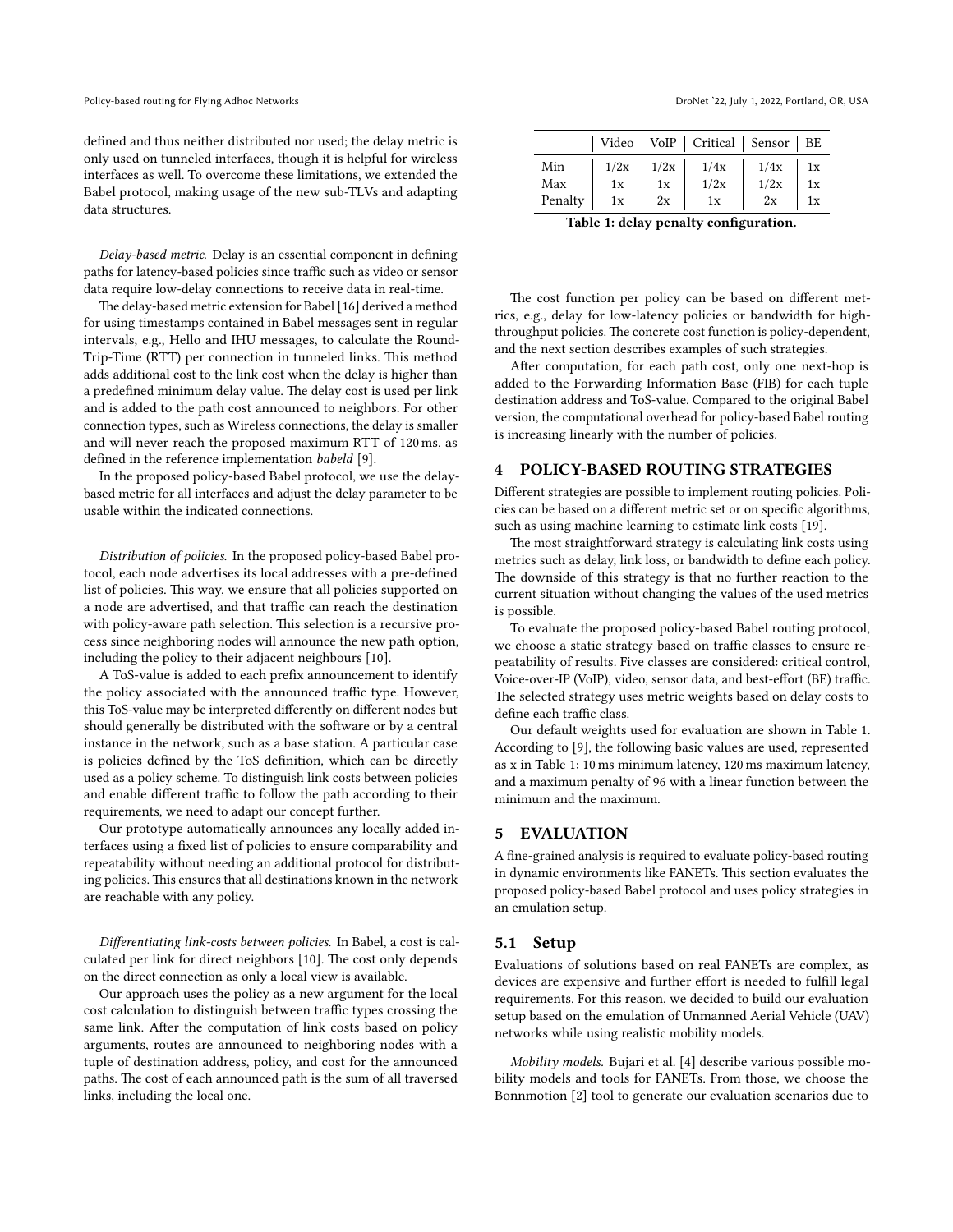<span id="page-3-0"></span>

DroNet '22, July 1, 2022, Portland, OR, USA Florian Wiedner, Jonas Andre, Paulo Mendes, and Georg Carle

| Type     | Rate                  | Proto.     | Dir.         | Seconds      |
|----------|-----------------------|------------|--------------|--------------|
| Video    | $3$ to $8$            | <b>UDP</b> | Unidir       | 5 s to 120 s |
| VoIP     | $0.5$ to $2$          | All        | <b>Bidir</b> | 5 s to 120 s |
| Critical | $0.1 \text{ to } 0.8$ | <b>TCP</b> | <b>Bidir</b> | 1 s to 20 s  |
| Sensor   | $0.01$ to $20$        | UDP        | Unidir       | 1 s to 20 s  |
| Mixed    | $0.01$ to $20$        | All        | Mixed        | 5 s to 120 s |

Table 2: Traffic generation borders per class with rates in Mbit s<sup>-1</sup>.

the available command-line interface and support of different mobility models typical for FANETs.

Bonnmotion creates mobility scenarios based on predefined mobility models and their configuration parameters. We selected the Nomadic Community Mobility Model (Nomadic) [\[6\]](#page-5-20) as one mobility scenario for our experiments. In this model, a group of UAVs follows a reference point within a predefined radius. In addition, we use the reference point group mobility model, in which UAVs head for a reference point and group around it when reached [\[14\]](#page-5-21). We use the two mobility models as typical UAV behavior in different missions.

FANET emulation. For emulation of UAV networks, we use a customized version of Mininet able to emulate wireless and mobile networks - Mininet WiFi [\[12\]](#page-5-22). The mac80211 HWSim module simulates WiFi connections and interfaces in the emulation environment. This module offers benefits such as realistic WiFi behavior, broadcast domains, and distance-dependent behavior [\[12\]](#page-5-22). One of two UAVs emulates a high-latency node to simulate node type variations in the emulated setup.

Traffic generation. We use iperf3 processes to generate traffic based on randomly generated connection pairs based on predefined boundaries per traffic class shown in Table [2.](#page-3-0) We use both popular transport layer protocols, User Datagram Protocol (UDP) and Transmission Control Protocol (TCP).

Traffic is randomly generated up to a predefined limit of concurrent connections. We use iperf3 and TShark for collecting measurement data, such as the amount of routing traffic.

### 5.2 Protocol evaluation

To evaluate our approach, we use a mobility scenario based on the Nomadic mobility model and compare the results between the original Babel version—babeld—and the proposed policy-based Babel protocol. We evaluate their performance in a scenario with 24 moving nodes, shown in Figure [2](#page-3-1) and Figure [3](#page-3-2) on a selected time representing the current movement status at that time, showing that the nodes move based on the mobility model Nomadic during the time of the measurement and for comparison are always the same time-based positions used when evaluating the same scenario.

In Figure [4](#page-4-0) the number of routing table entries over time is shown with each color representing an individual node. The same color represents the same node for both the original and the proposed concept versions. The number of routing table entries increases with six traffic profiles, but not linearly, as we never reach more than 72 entries compared to the 14 entries in babeld. Figure [4](#page-4-0) shows that

<span id="page-3-1"></span>

Figure 2: Model of the primary used mobility scenario at 258.5 s with each blue dot representing an UAV.

<span id="page-3-2"></span>

Figure 3: Model of the primary used mobility scenario at 154 s with each blue dot representing an UAV.

with this amount of routing table entries, even when not increasing linear, the performance of the underlying system in routing table lookups is becoming significantly more important.

In addition, we divide the tail latency shown in Figure [5](#page-4-1) into profiles to analyze their impact. Overall, the delay is lower with our approach for almost all traffic classes, but in particular, the delay is improved for Video traffic holding 1 s at 99.99 %. Only the delay suffered by sensor traffic is worse when using the policybased Babel protocol, suggesting that this configuration can be improved, as sensor traffic is, according to Table [1](#page-2-2) a low-latency class. The reason is that the maximum latency threshold for lowlatency traffic was always reached, resulting in the same penalty for all links. Moreover, critical traffic is better in the original version than our proposed version, resulting from the case that for the critical traffic, the infinity value for costs is reached at some points,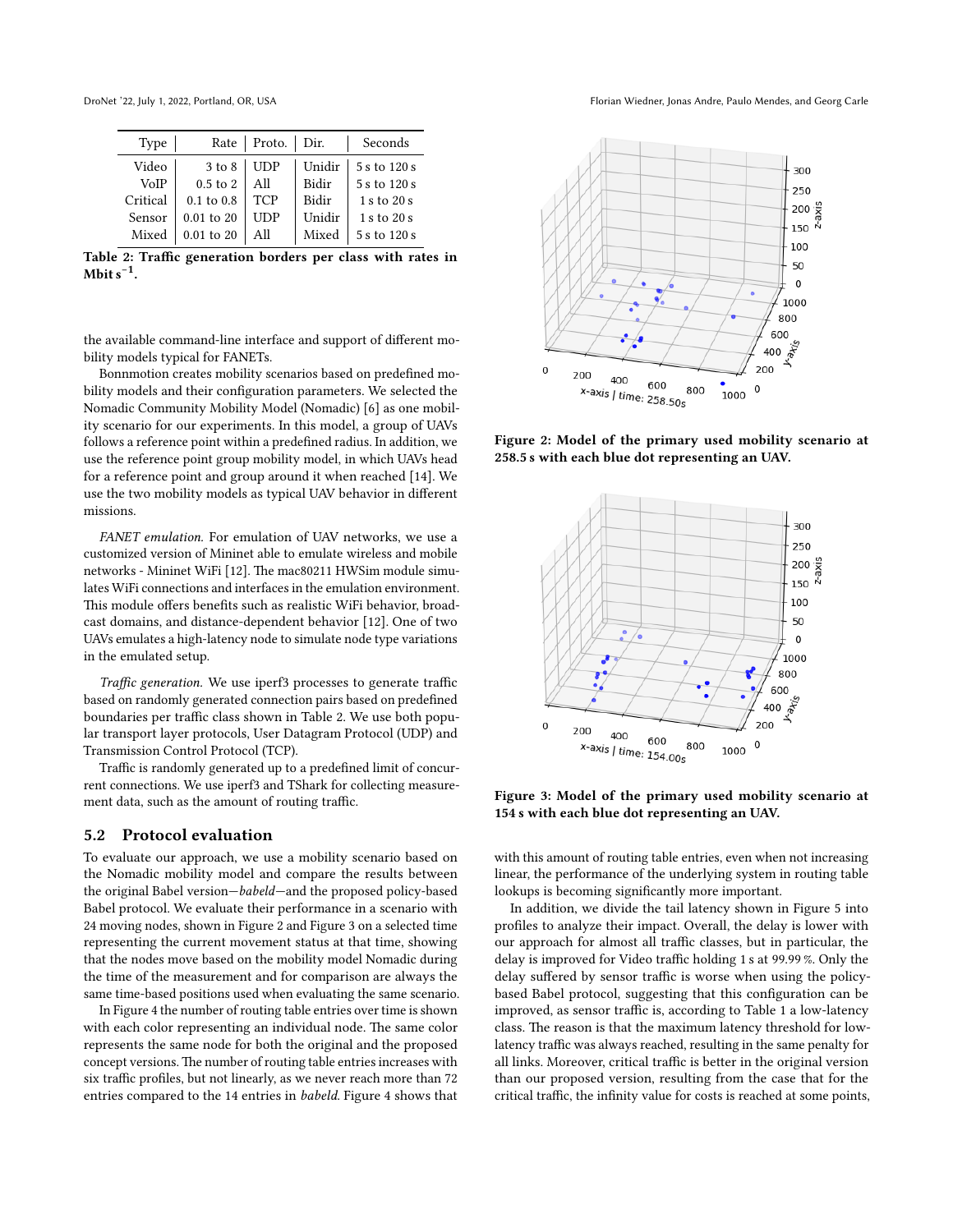<span id="page-4-0"></span>

Figure 4: Routing table entries on selected nodes.

<span id="page-4-1"></span>

Figure 5: HDR-Plot for delay.

resulting in worse routing behavior than the original algorithm. This is another reason leading to the idea of improving the proposed weights for the different traffic classes.

We further analyzed the routing traffic generated by the policybased Babel protocol, which presents an average increase from 2.2 kbit s<sup>-1</sup> to 4.7 kbit s<sup>-1</sup> when compared with the original Babel protocol. The usage of six policies justifies this increase, which means that overhead of around twice the messaging is generated with six times the amount of policies. As more messages in regular intervals need to be sent, the energy consumption will be presumable higher, but we have not further performed experiments on the energy consumption of individual nodes. However, although the amount of transmitted traffic is six times higher than when using just one type of traffic, the exchanged routing information increased at a lower rate—around two times.

<span id="page-4-3"></span>

Figure 6: Delay results for delay configuration according to Table [3](#page-4-2) with colors representing same traffic classes as in Figure [5.](#page-4-1)

### 5.3 Strategy evaluations

In this section, we aim to analyze the impact that policy strategies have on the performance of a policy-based routing protocol. We evaluate several configurations of the proposed cost function. Results are, however, not presented in detail due to limited space.

<span id="page-4-2"></span>

|         | Video |           | VoIP   Critical   Sensor   BE |           |    |
|---------|-------|-----------|-------------------------------|-----------|----|
| Min     | 1/2x  | 1/2x      | 1/4x                          | 1/4x      | 1x |
| Max     | 1x    | 1x        | 1/2x                          | 1/2x      | 1x |
| Penalty | 1x    | $1x + 10$ | 1x                            | $1x + 10$ | 1x |

Table 3: settings with best performance.

Table [3](#page-4-2) shows the delay configuration set for the variant with the best performance. We modified that the expected transmission count, used for wireless links in Babel, is disabled for low-latency traffic, and the maximum delay cost is 106 instead of 2x96 ensuring to mark feasible links. With this, we analyze the impact of changing policies on the results.

Figure [6](#page-4-3) shows the delays for the configuration in Table [3,](#page-4-2) evaluated in the same mobility scenario to enable comparison, with an focus on worst-case delays of the individual traffic classes. With worst-case delays, we focus on the higher end of the measured delays. The video traffic reaches 2 s delay in the worst-case, which is twice as before, but especially the critical and sensor data show significant improvements. Only VoIP and BE traffic worsens in tail-latency, which shows that the selection needs to be careful as other traffic worsens. The critical and sensor data are, according to Table [3](#page-4-2) the significant low-latency policies, which are significantly improved. To take away from this result is carefully selecting weights and metrics based on the requirements of the profiles. Further optimization per policy is required.

Furthermore, we analyzed the performance in a mobility scenario built based on the reference point group mobility model. The